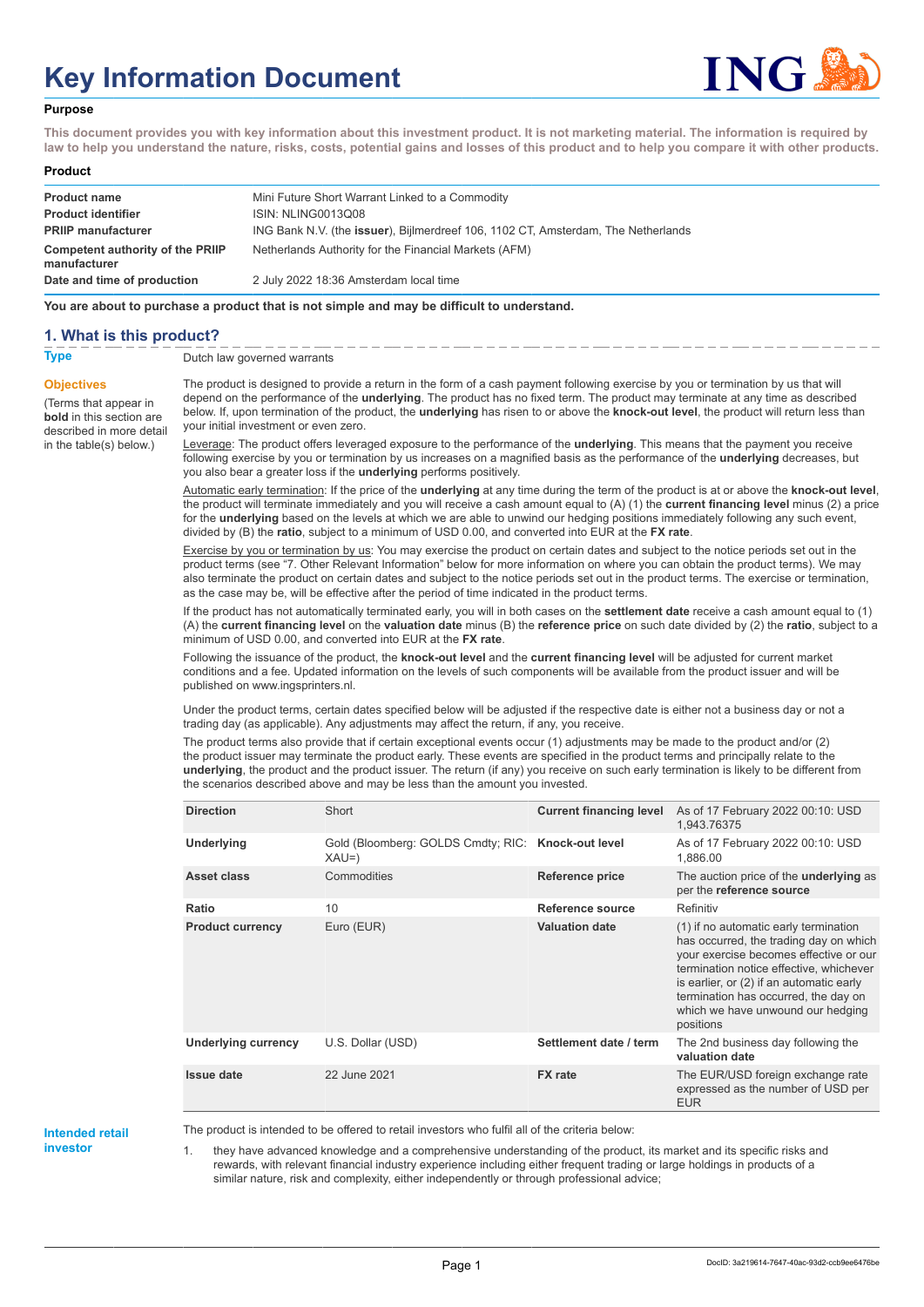- 2. they seek hedging and/or leveraged performance, expect the movement in the underlying to perform in a way that generates a favourable return, have an investment horizon of the recommended holding period specified below and understand that the product may terminate early;
- 3. they accept the risk that the issuer could fail to pay or perform its obligations under the product and they are able to bear a total loss of their investment; and
- 4. they are willing to accept a level of risk to achieve potential returns that is consistent with the summary risk indicator shown below.

The product is not intended to be offered to retail clients who do not fulfil these criteria.

## **2. What are the risks and what could I get in return?**

**Risk indicator**

**Performance scenarios**





**The risk indicator assumes you keep the product for 1 day. The actual risk can vary significantly if you cash in at an early or a later stage and you may get back less.**

The summary risk indicator is a guide to the level of risk of this product compared to other products. It shows how likely it is that the product will lose money because of movements in the markets or because we are not able to pay you.

We have classified this product as 7 out of 7, which is the highest risk class. This rates the potential losses from future performance at a very high level, and poor market conditions are very unlikely to impact our capacity to pay you.

**Be aware of currency risk:** If the currency of your account is different to the currency of this product, you will be exposed to the risk of suffering a loss as a result of the conversion of the currency of the product into the account currency. This risk is not considered in the indicator shown above. Because the product currency is different from the underlying currency, you will be exposed to the risk of suffering a loss if the underlying currency declines in value relative to the product currency.

**Be aware of currency risk:** If (i) the Underlying is traded in a different currency than EUR the unwind amount will be converted to EUR at the prevailing exchange rate which may result in a loss; or (ii) the currency of your account is different from the Currency of the product, you may be exposed to the risk of suffering a loss as a result of the conversion of the Currency of the product into the account currency. Risk (ii) above is not considered in the indicator shown above.

This product does not include any protection from future market performance so you could lose some or all of your investment.

If we are not able to pay you what is owed, you could lose your entire investment.

For detailed information about all risks relating to the product please refer to the risk sections of the prospectus and any supplements thereto as specified in the section "7. Other relevant information" below.

**Market developments in the future cannot be accurately predicted. The scenarios shown are only an indication of some of the possible outcomes based on recent returns. Actual returns could be lower.**

*Investment: EUR 10,000*

| <b>Scenarios</b>           |                                                                           | 1 day<br>(Recommended holding period) |  |
|----------------------------|---------------------------------------------------------------------------|---------------------------------------|--|
|                            |                                                                           |                                       |  |
| <b>Stress scenario</b>     | What you might get back after costs<br>Percentage return (not annualised) | EUR 6,392.04<br>$-36.08\%$            |  |
| Unfavourable scenario      | What you might get back after costs<br>Percentage return (not annualised) | EUR 15,696,60<br>56.97%               |  |
| <b>Moderate scenario</b>   | What you might get back after costs<br>Percentage return (not annualised) | EUR 17,848.61<br>78.49%               |  |
| <b>Favourable scenario</b> | What you might get back after costs<br>Percentage return (not annualised) | EUR 20.294.64<br>102.95%              |  |

The average returns shown in the above table are not annualised, which means they may not be comparable to the average returns shown in other key information documents.

This table shows the money you could get back over the next day under different scenarios, assuming that you invest EUR 10,000. The scenarios shown illustrate how your investment could perform. The recommended holding period for this product is less than one year. The figures are therefore not calculated on a per year basis, but for the recommended holding period. Figures in this section and "4. What are the costs?" are therefore not comparable with figures given for products with a recommended holding period of at least one year. The scenarios presented are an estimate of future performance based on evidence from the past on how the value of this investment varies, and are not an exact indicator. What you get will vary depending on how the market performs and how long you keep the product. The stress scenario shows what you might get back in extreme market circumstances, and it does not take into account the situation where we are not able to pay you.

This product cannot be easily cashed in. This means it is difficult to estimate how much you would get back if you cash in before the recommended holding period. You will either be unable to cash in early or you will have to pay high costs or make a large loss if you do so.

The figures shown include all the costs of the product itself, but may not include all the costs that you pay to your advisor or distributor. The figures do not take into account your personal tax situation, which may also affect how much you get back.

Buying this product holds that you think the price of the underlying will decrease.

Your maximum loss would be that you will lose your investment.

## **3. What happens if ING Bank N.V. is unable to pay out?**